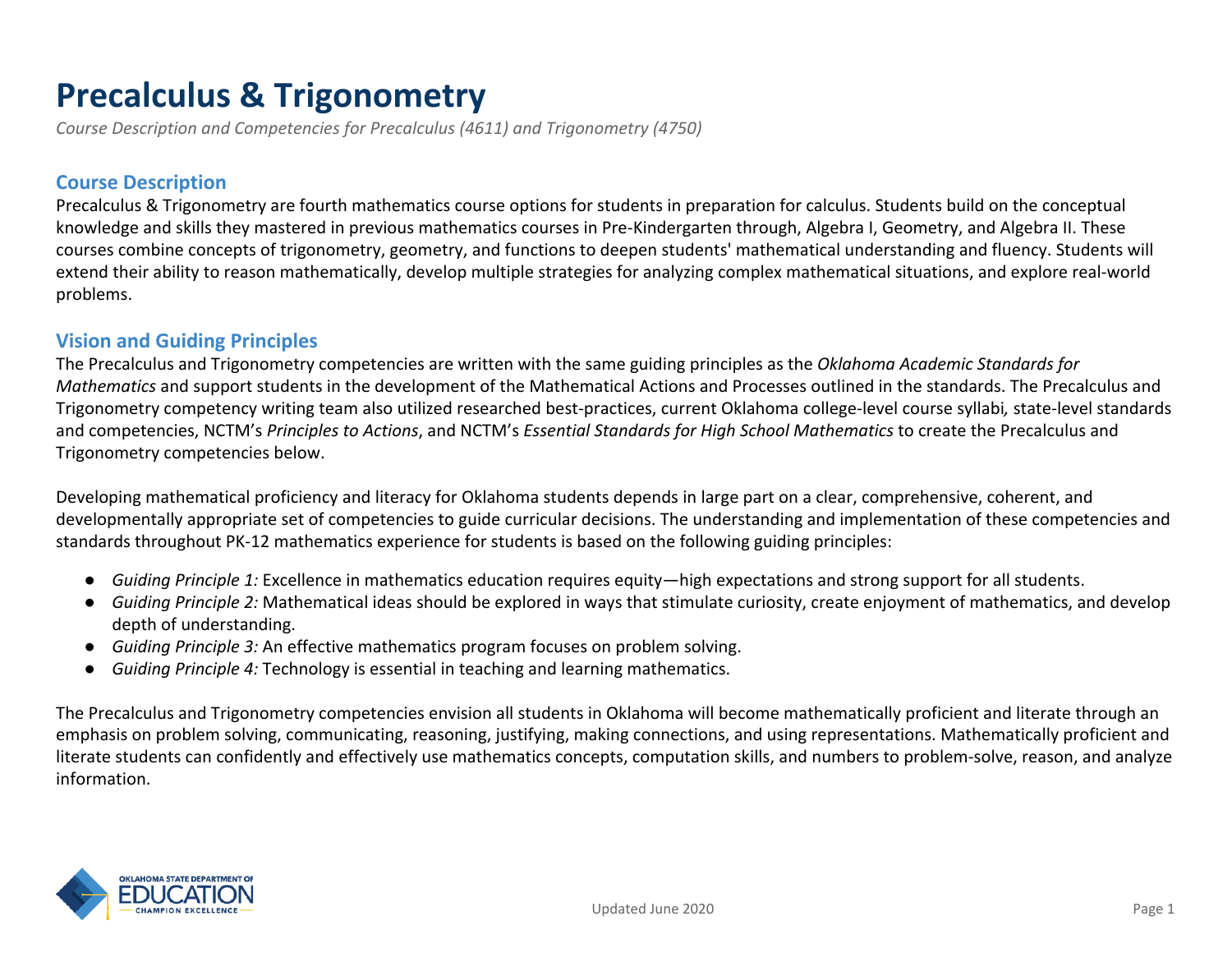# **Precalculus and Trigonometry Competencies**

#### **Oklahoma Mathematical Actions and Processes**

*The incorporation of the Oklahoma Mathematical Actions and Processes were identified to be essential in the overall progression of PK-12 <sup>1</sup> mathematics education. In the implementation of the included competencies, it is essential to connect students to the holistic nature of mathematics that is represented within the Mathematical Actions and Processes. Throughout their PK-12 education experience, mathematically literate students will:*

**Develop a Deep and Flexible Conceptual Understanding.** Demonstrate a deep and flexible conceptual understanding of mathematical concepts, operations, and relations while making mathematical and real-world connections.

**Develop Accurate and Appropriate Procedural Fluency.** Pursue efficient procedures for various computations and repeated processes based on a strong sense of numbers. They will develop a sophisticated understanding of the development and application of algorithms and procedures.

**Develop Strategies for Problem Solving.** Analyze the parts of complex mathematical tasks and identify entry points to begin the search for a solution. They will select from a variety of problem solving strategies and use corresponding multiple representations (verbal, physical, symbolic, pictorial, graphical, tabular) when appropriate. They will pursue solutions to various tasks from real-world situations and applications that are often interdisciplinary in nature. They will find methods to verify their answers in context and will always question the reasonableness of solutions.

**Develop Mathematical Reasoning.** Explore and communicate a variety of reasoning strategies to think through problems. They will apply their logic to critique the thinking and strategies of others to develop and evaluate mathematical arguments, including making arguments and counterarguments and making connections to other contexts.

**Develop a Productive Mathematical Disposition.** Hold the belief that mathematics is sensible, useful and worthwhile. They will develop the habit of looking for and making use of patterns and mathematical structures. They will persevere and become resilient, effective problem solvers.

**Develop the Ability to Make Conjectures, Model, and Generalize.** Make predictions and conjectures and draw conclusions throughout the problem solving process based on patterns and the repeated structures in mathematics. They will create, identify, and extend patterns as a strategy for solving and making sense of problems.

**Develop the Ability to Communicate Mathematically.** Discuss, write, read, interpret and translate ideas and concepts mathematically. As they progress, students' ability to communicate mathematically will include their increased use of mathematical language and terms and analysis of mathematical definitions.

<sup>&</sup>lt;sup>1</sup> The Mathematical Actions and Processes were included in the 2015 revisions of the Oklahoma Academic Standards for Mathematics. Each of the seven components is based on the Process Standards produced by the National Council of Teachers of Mathematics in 2000 and the interwoven strands of Mathematical Proficiency identified in the 2001 National Research Council report, Adding it Up.

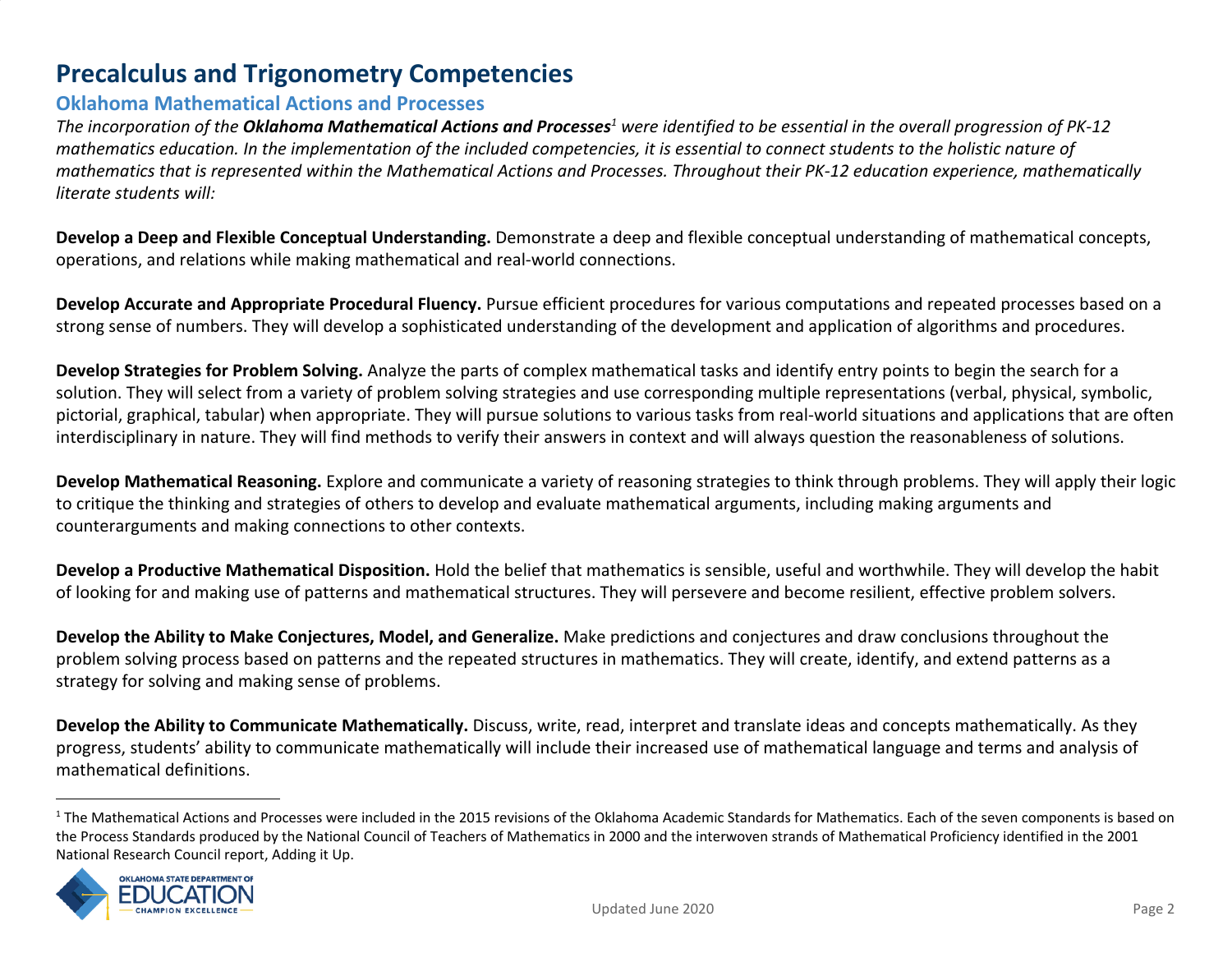# **Precalculus & Trigonometry Competencies (PC)**

# **Functions (F)**

*Reasoning with functions involves students extending applications of functions beyond skills developed in Algebra 2. It provides students with opportunities to extend the behavior of functions and relations by using multiple representations and covariational reasoning to investigate and explore quantities, their relationships, and how these relationships change.*

#### **PC.F.1 Students will analyze functions and relations.**

**PC.F.1.1** Interpret parameters of a function defined by an expression in the context of the situation.

- **PC.F.1.2** Sketch the graph of a function that models a relationship between two quantities, identifying key features.
- **PC.F.1.3** Interpret key features of graphs and tables for a function that models a relationship between two quantities in terms of the quantities.
- **PC.F.1.4** Describe end behavior, asymptotic behavior, and points of discontinuity using limits.
- **PC.F.1.5** Determine if a function has an inverse. Algebraically and graphically find the inverse or define any restrictions on the domain that meet the requirement for invertibility, and find the inverse on the restricted domain.

#### **PC.F.2 Students will build functions to model and validate relationships among functions.**

**PC.F.2.1** Model relationships between quantities that require adding, subtracting, multiplying, and/or dividing functions.

**PC.F.2.2** Model relationships through composition and attend to the restrictions of the domain.

**PC.F.2.3** Rewrite a function as a composition of functions.

**PC.F.2.5** Interpret the meanings of quantities involving functions and their inverses.

**PC.F.2.6** Verify by analytical methods that one function is the inverse of another.

#### **PC.F.3 Students will predict and verify solutions involving functions.**

**PC.F.3.1** Predict solutions involving functions that are quadratic, polynomial of higher order, rational, exponential, and logarithmic.

- **PC.F.3.2** Graphically verify solutions involving functions that are quadratic, polynomial of higher order, rational, exponential, and logarithmic.
- **PC.F.3.3** Algebraically verify solutions involving functions that are quadratic, polynomial of higher order, rational, exponential, and logarithmic.

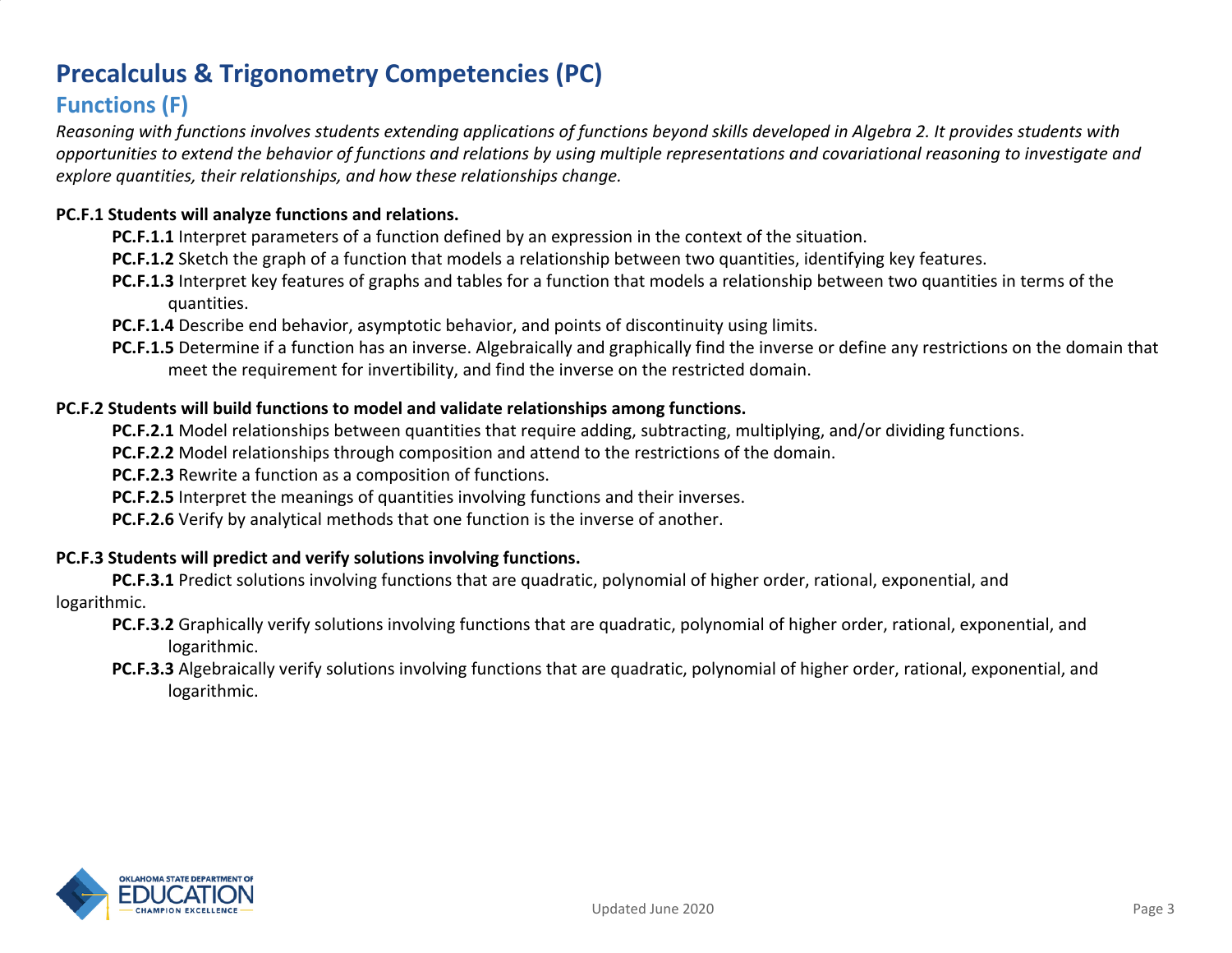# **Conic Sections (CS)**

*Reasoning with Conic Sections involves determining, analyzing, and writing equations for the conic sections formed when a plane intersects a double-napped cone. Concepts are incorporated into both mathematical and real-world problem situations.*

#### **PC.CS Students will investigate conic sections.**

**PC.CS.1** Model real-world situations which involve conic sections.

**PC.CS.2** Identify key features of conic sections (foci, directrix, radii, axes, asymptotes, center) graphically and algebraically.

**PC.CS.3** Sketch a graph of a conic section using its key features.

**PC.CS.4** Write the equation of a conic section given key features.

**PC.CS.5** Given the equation  $ax^2 + by^2 + cx + dy + e = 0$ , determine if the equation is a circle, ellipse, parabola, or hyperbola.

## **Trigonometry (T)**

*Reasoning with Trigonometry involves students extending their mathematical understandings beyond the skills learned in Geometry and Algebra 2. Students will have the opportunity to extend their trigonometric reasoning and knowledge to non-right triangles and the Polar Coordinate system and will make sense of the Law of Sines and Law of Cosines in real-world situations.*

#### **PC.T.1 Students will make sense of the unit circle and its relationship to the graphs of trigonometric functions.**

**PC.T.1.1** Draw and recognize angles in standard position using radian measure, and determine the quadrant of the terminal side.

**PC.T.1.2** Convert radian measure to degree measure and vice-versa.

**PC.T.1.3** Find the length of an arc and the area of a sector on a circle.

**PC.T.1.4** Use special triangles to determine geometrically the values of sine, cosine, tangent for π*/3*, π*/4* and π*/6*, and use the unit circle

to

express the values of sine, cosine, and tangent for π*-x,* π*+x*, and *2*π*-x* in terms of their values for x, where x is any real number.

**PC.T.1.5** Use reference angles to determine the terminal point *P(x,y)* on the unit circle for a given angle.

**PC.T.1.6** Estimate trigonometric values of any angle.

**PC.T.1.7** Apply the properties of a unit circle to explain symmetry (odd and even) and periodicity of trigonometric functions.

**PC.T.1.8** Graph of all six trigonometric functions, identifying key features.

**PC.T.1.9** Describe and analyze the relationships of the properties of a unit circle.

#### **PC.T.2 Students will apply trigonometric concepts beyond the right triangle**.

**PC.T.2.1** Model real-world situations involving trigonometry.

**PC.T.2.2** Apply the Law of Sines and Law of Cosines to solve problems.

**PC.T.2.3** Use trigonometry to find the area of triangles.

**PC.T.2.4** Use inverse functions to solve trigonometric equations utilizing real world context; evaluate the solution and interpret them in terms of context.

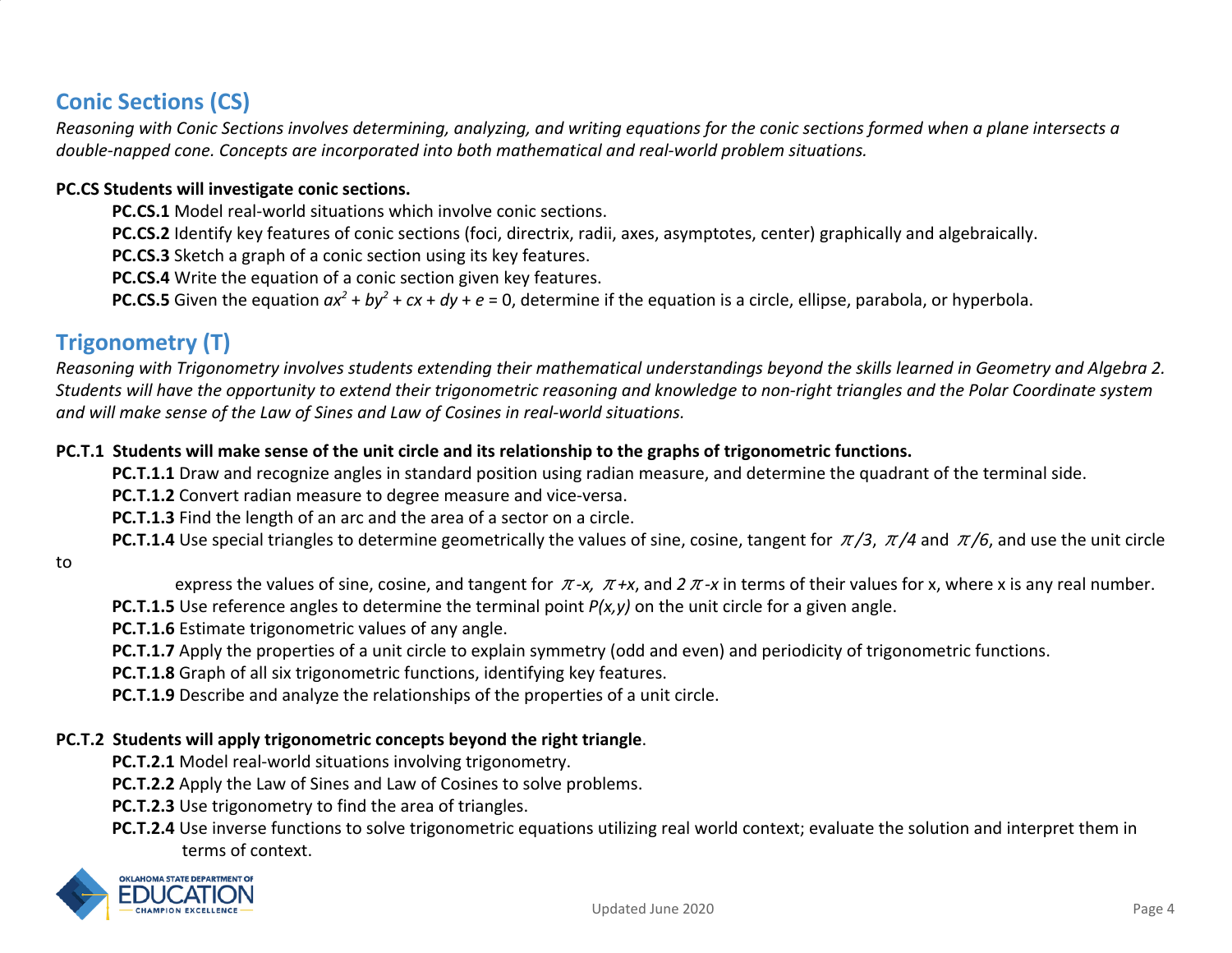# **Trigonometry (T):** *continued*

#### **PC.T.3 Students will verify trigonometric identities and solve equations.**

**PC.T.3.1** Algebraically manipulate the structure of a trigonometric expression to identify ways to rewrite it.

**PC.T.3.2** Choose and produce an equivalent form of an expression to explain the properties of the quantity represented by the expression.

**PC.T.3.3** Graphically and algebraically verify solutions to trigonometric equations.

#### **PC.T.4 Students will explore complex numbers and polar equations.**

**PC.T.4.1** Use the relation  $i^2 = -1$  and the mathematical properties to add, subtract, and multiply complex numbers.

**PC.T.4.2** Find the conjugate of a complex number in rectangular and polar forms and quotients of complex numbers.

**PC.T.4.3** Solve quadratic equations in one variable that have complex solutions.

**PC.T.4.4** Explain why complex roots of polynomials with real coefficients must occur in conjugate pairs.

**PC.T.4.5** Graph polar equations.

**PC.T.4.6** Analyze and interpret the graphs of polar equations.

**PC.T.4.7** Use polar equations to solve, analyze, and verify solutions.

### **Vectors and Parametrics (V)**

*Reasoning with Vectors involves recognizing that a vector consists of both magnitude and direction. Students should understand that motion in space, such as velocity, can be represented by a vector. Students should be proficient using appropriate symbols to represent vectors and their magnitudes. Furthermore, students should be able to determine a vector from its initial point and terminal point, add and subtract vectors, and multiply a vector by a scalar.*

#### **PC.V.1 Students will model with parametrics.**

**PC.V.1.1** Model real-world contexts with parametric equations.

**PC.V.1.2** Use parametric equations to solve problems.

**PC.V.1.3** Graph parametric equations to solve problems.

**PC.V.1.4** Analyze and interpret the graphs of parametric equations.

**PC.V.1.5** Convert between parametric and rectangular representations.

#### **PC.V.2 Students will explore and solve problems with vectors.**

**PC.V.2.1** Recognize vector quantities as having both magnitude and direction.

**PC.V.2.2** Represent vector quantities by directed line segments, and use appropriate symbols for vector and their magnitudes.

**PC.V.2.3** Find the components of a vector by subtracting the coordinates of an initial point from the coordinates of a terminal point.

**PC.V.2.4** Solve problems involving velocity and other quantities that can be represented by vectors.

**PC.V.2.5** Add and subtract vectors, and multiply a vector by a scalar.